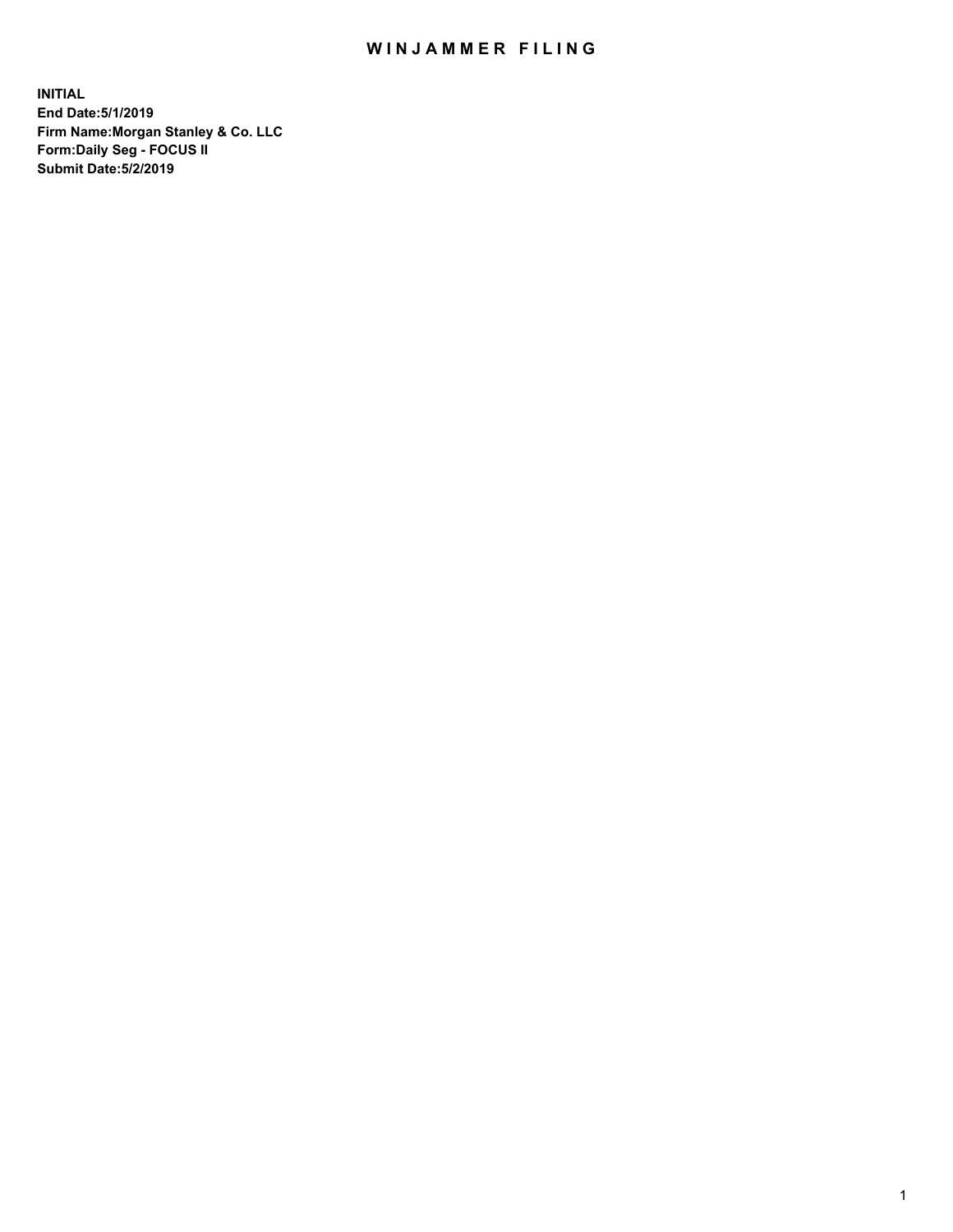**INITIAL End Date:5/1/2019 Firm Name:Morgan Stanley & Co. LLC Form:Daily Seg - FOCUS II Submit Date:5/2/2019 Daily Segregation - Cover Page**

| Name of Company                                                                                                                                                                                                                                                                                                                | Morgan Stanley & Co. LLC                                    |
|--------------------------------------------------------------------------------------------------------------------------------------------------------------------------------------------------------------------------------------------------------------------------------------------------------------------------------|-------------------------------------------------------------|
| <b>Contact Name</b>                                                                                                                                                                                                                                                                                                            | <b>Ikram Shah</b>                                           |
| <b>Contact Phone Number</b>                                                                                                                                                                                                                                                                                                    | 212-276-0963                                                |
| <b>Contact Email Address</b>                                                                                                                                                                                                                                                                                                   | Ikram.shah@morganstanley.com                                |
| FCM's Customer Segregated Funds Residual Interest Target (choose one):<br>a. Minimum dollar amount: ; or<br>b. Minimum percentage of customer segregated funds required:% ; or<br>c. Dollar amount range between: and; or<br>d. Percentage range of customer segregated funds required between:% and%.                         | 235,000,000<br><u>0</u><br>0 <sub>0</sub><br>00             |
| FCM's Customer Secured Amount Funds Residual Interest Target (choose one):<br>a. Minimum dollar amount: ; or<br>b. Minimum percentage of customer secured funds required:% ; or<br>c. Dollar amount range between: and; or<br>d. Percentage range of customer secured funds required between:% and%.                           | 140,000,000<br><u>0</u><br>0 <sub>0</sub><br>0 <sub>0</sub> |
| FCM's Cleared Swaps Customer Collateral Residual Interest Target (choose one):<br>a. Minimum dollar amount: ; or<br>b. Minimum percentage of cleared swaps customer collateral required:% ; or<br>c. Dollar amount range between: and; or<br>d. Percentage range of cleared swaps customer collateral required between:% and%. | 92,000,000<br><u>0</u><br>0 Q<br>0 <sub>0</sub>             |

Attach supporting documents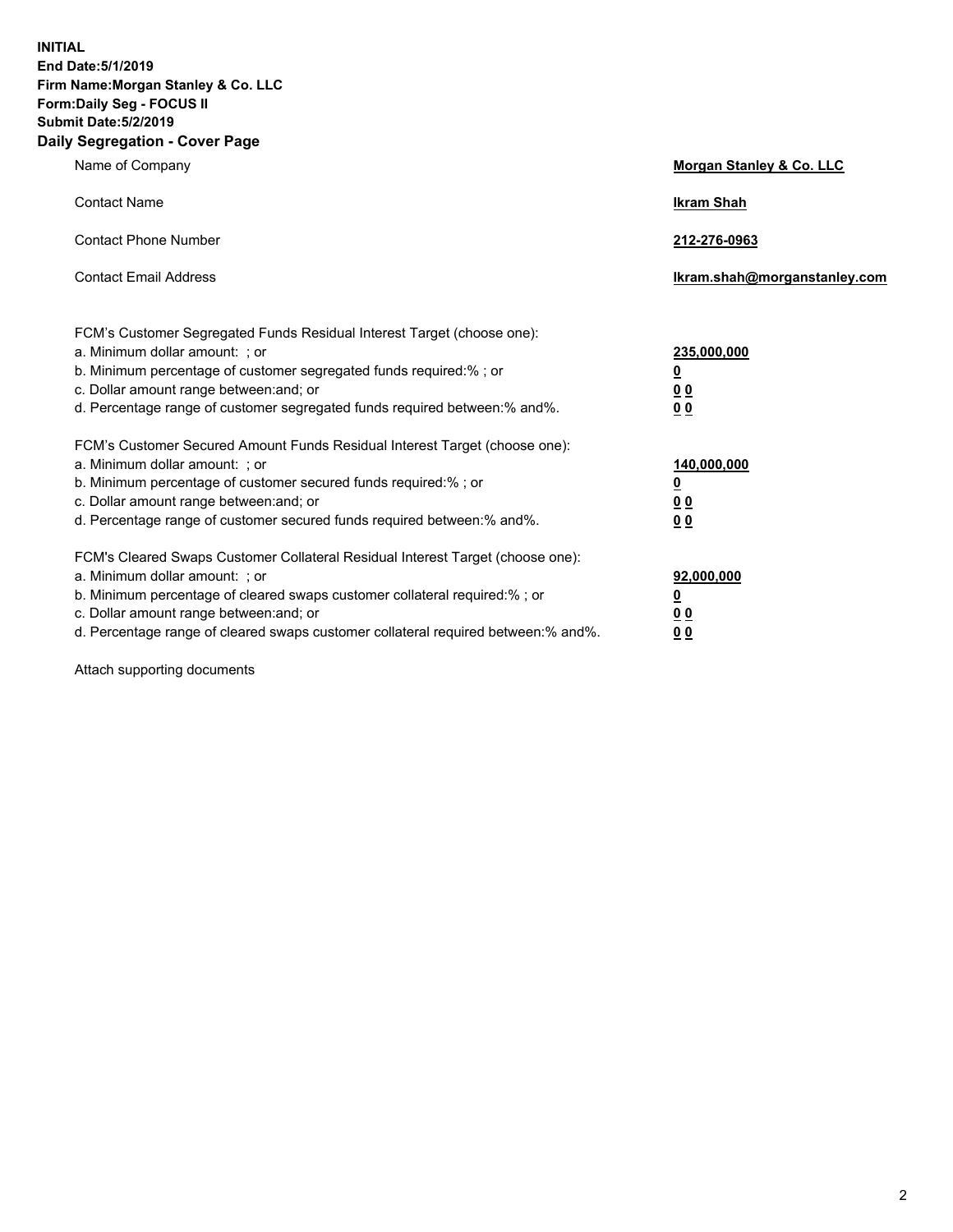| <b>INITIAL</b> | End Date: 5/1/2019<br>Firm Name: Morgan Stanley & Co. LLC<br>Form: Daily Seg - FOCUS II<br><b>Submit Date: 5/2/2019</b><br><b>Daily Segregation - Secured Amounts</b> |                                            |
|----------------|-----------------------------------------------------------------------------------------------------------------------------------------------------------------------|--------------------------------------------|
|                | Foreign Futures and Foreign Options Secured Amounts                                                                                                                   |                                            |
|                | Amount required to be set aside pursuant to law, rule or regulation of a foreign<br>government or a rule of a self-regulatory organization authorized thereunder      | $0$ [7305]                                 |
| 1.             | Net ledger balance - Foreign Futures and Foreign Option Trading - All Customers                                                                                       |                                            |
|                | A. Cash                                                                                                                                                               | 2,904,439,166 [7315]                       |
|                | B. Securities (at market)                                                                                                                                             | 2,237,393,347 [7317]                       |
| 2.<br>3.       | Net unrealized profit (loss) in open futures contracts traded on a foreign board of trade<br>Exchange traded options                                                  | 271,056,652 [7325]                         |
|                | a. Market value of open option contracts purchased on a foreign board of trade                                                                                        | 13,257,815 [7335]                          |
|                | b. Market value of open contracts granted (sold) on a foreign board of trade                                                                                          | $-10,729,362$ [7337]                       |
| 4.             | Net equity (deficit) (add lines 1.2. and 3.)                                                                                                                          | 5,415,417,618 [7345]                       |
| 5.             | Account liquidating to a deficit and account with a debit balances - gross amount                                                                                     | 45, 147, 573 [7351]                        |
|                | Less: amount offset by customer owned securities                                                                                                                      | -43,688,424 [7352] 1,459,149               |
| 6.             | Amount required to be set aside as the secured amount - Net Liquidating Equity                                                                                        | [7354]<br>5,416,876,767 [7355]             |
|                | Method (add lines 4 and 5)                                                                                                                                            |                                            |
| 7.             | Greater of amount required to be set aside pursuant to foreign jurisdiction (above) or line                                                                           | 5,416,876,767 [7360]                       |
|                | 6.                                                                                                                                                                    |                                            |
|                | FUNDS DEPOSITED IN SEPARATE REGULATION 30.7 ACCOUNTS                                                                                                                  |                                            |
| 1.             | Cash in banks<br>A. Banks located in the United States                                                                                                                | 437,721,334 [7500]                         |
|                | B. Other banks qualified under Regulation 30.7                                                                                                                        | 652,369,713 [7520] 1,090,091,047           |
|                |                                                                                                                                                                       | [7530]                                     |
| 2.             | Securities                                                                                                                                                            |                                            |
|                | A. In safekeeping with banks located in the United States                                                                                                             | 372,944,521 [7540]                         |
|                | B. In safekeeping with other banks qualified under Regulation 30.7                                                                                                    | 0 [7560] 372,944,521 [7570]                |
| 3.             | Equities with registered futures commission merchants<br>A. Cash                                                                                                      | 7,178,331 [7580]                           |
|                | <b>B.</b> Securities                                                                                                                                                  | $0$ [7590]                                 |
|                | C. Unrealized gain (loss) on open futures contracts                                                                                                                   | $-62,216$ [7600]                           |
|                | D. Value of long option contracts                                                                                                                                     | $0$ [7610]                                 |
|                | E. Value of short option contracts                                                                                                                                    | 0 [7615] 7,116,115 [7620]                  |
| 4.             | Amounts held by clearing organizations of foreign boards of trade                                                                                                     |                                            |
|                | A. Cash<br><b>B.</b> Securities                                                                                                                                       | $0$ [7640]<br>$0$ [7650]                   |
|                | C. Amount due to (from) clearing organization - daily variation                                                                                                       | $0$ [7660]                                 |
|                | D. Value of long option contracts                                                                                                                                     | $0$ [7670]                                 |
|                | E. Value of short option contracts                                                                                                                                    | 0 [7675] 0 [7680]                          |
| 5.             | Amounts held by members of foreign boards of trade                                                                                                                    |                                            |
|                | A. Cash                                                                                                                                                               | 1,999,183,886 [7700]                       |
|                | <b>B.</b> Securities<br>C. Unrealized gain (loss) on open futures contracts                                                                                           | 1,864,448,826 [7710]<br>271,118,868 [7720] |
|                | D. Value of long option contracts                                                                                                                                     | 13,257,815 [7730]                          |
|                | E. Value of short option contracts                                                                                                                                    | -10,729,362 [7735] 4,137,280,033           |
|                |                                                                                                                                                                       | [7740]                                     |
| 6.             | Amounts with other depositories designated by a foreign board of trade                                                                                                | $0$ [7760]                                 |
| 7.             | Segregated funds on hand                                                                                                                                              | $0$ [7765]                                 |
| 8.<br>9.       | Total funds in separate section 30.7 accounts<br>Excess (deficiency) Set Aside for Secured Amount (subtract line 7 Secured Statement                                  | 5,607,431,716 [7770]<br>190,554,949 [7380] |
|                | Page 1 from Line 8)                                                                                                                                                   |                                            |
|                |                                                                                                                                                                       |                                            |

- 10. Management Target Amount for Excess funds in separate section 30.7 accounts **140,000,000** [7780]
- 11. Excess (deficiency) funds in separate 30.7 accounts over (under) Management Target **50,554,949** [7785]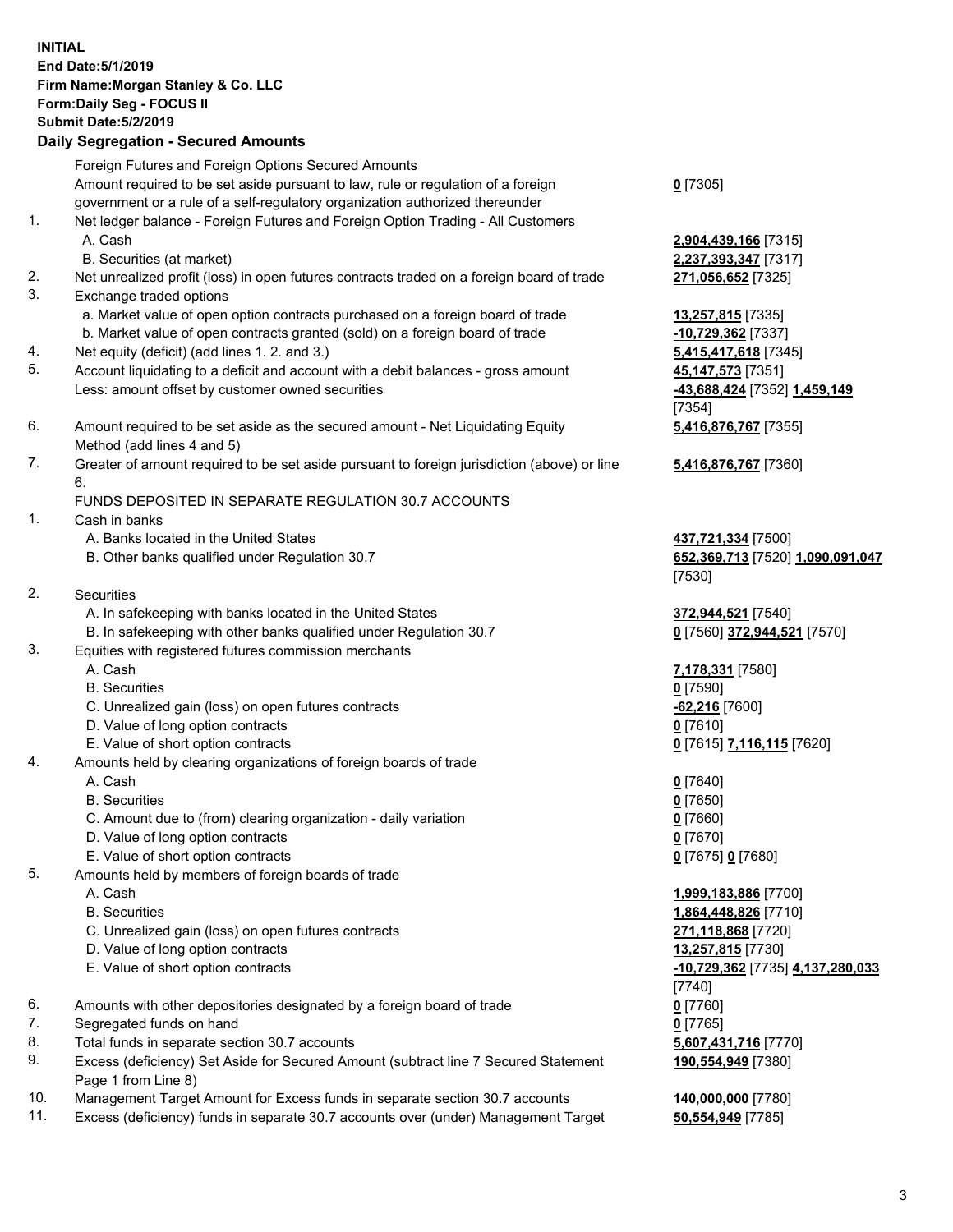**INITIAL End Date:5/1/2019 Firm Name:Morgan Stanley & Co. LLC Form:Daily Seg - FOCUS II Submit Date:5/2/2019 Daily Segregation - Segregation Statement** SEGREGATION REQUIREMENTS(Section 4d(2) of the CEAct) 1. Net ledger balance A. Cash **7,932,076,290** [7010] B. Securities (at market) **6,373,564,522** [7020] 2. Net unrealized profit (loss) in open futures contracts traded on a contract market **2,101,860,426** [7030] 3. Exchange traded options A. Add market value of open option contracts purchased on a contract market **287,050,272** [7032] B. Deduct market value of open option contracts granted (sold) on a contract market **-221,758,932** [7033] 4. Net equity (deficit) (add lines 1, 2 and 3) **16,472,792,578** [7040] 5. Accounts liquidating to a deficit and accounts with debit balances - gross amount **349,133,308** [7045] Less: amount offset by customer securities **-347,261,895** [7047] **1,871,413** [7050] 6. Amount required to be segregated (add lines 4 and 5) **16,474,663,991** [7060] FUNDS IN SEGREGATED ACCOUNTS 7. Deposited in segregated funds bank accounts A. Cash **4,323,798,714** [7070] B. Securities representing investments of customers' funds (at market) **0** [7080] C. Securities held for particular customers or option customers in lieu of cash (at market) **560,624,134** [7090] 8. Margins on deposit with derivatives clearing organizations of contract markets A. Cash **6,534,765,915** [7100] B. Securities representing investments of customers' funds (at market) **0** [7110] C. Securities held for particular customers or option customers in lieu of cash (at market) **5,812,940,388** [7120] 9. Net settlement from (to) derivatives clearing organizations of contract markets **-538,733,083** [7130] 10. Exchange traded options A. Value of open long option contracts **287,050,272** [7132] B. Value of open short option contracts **-221,758,932** [7133] 11. Net equities with other FCMs A. Net liquidating equity **6,340,498** [7140] B. Securities representing investments of customers' funds (at market) **0** [7160] C. Securities held for particular customers or option customers in lieu of cash (at market) **0** [7170] 12. Segregated funds on hand **0** [7150] 13. Total amount in segregation (add lines 7 through 12) **16,765,027,906** [7180] 14. Excess (deficiency) funds in segregation (subtract line 6 from line 13) **290,363,915** [7190]

- 15. Management Target Amount for Excess funds in segregation **235,000,000** [7194]
- 16. Excess (deficiency) funds in segregation over (under) Management Target Amount Excess

**55,363,915** [7198]